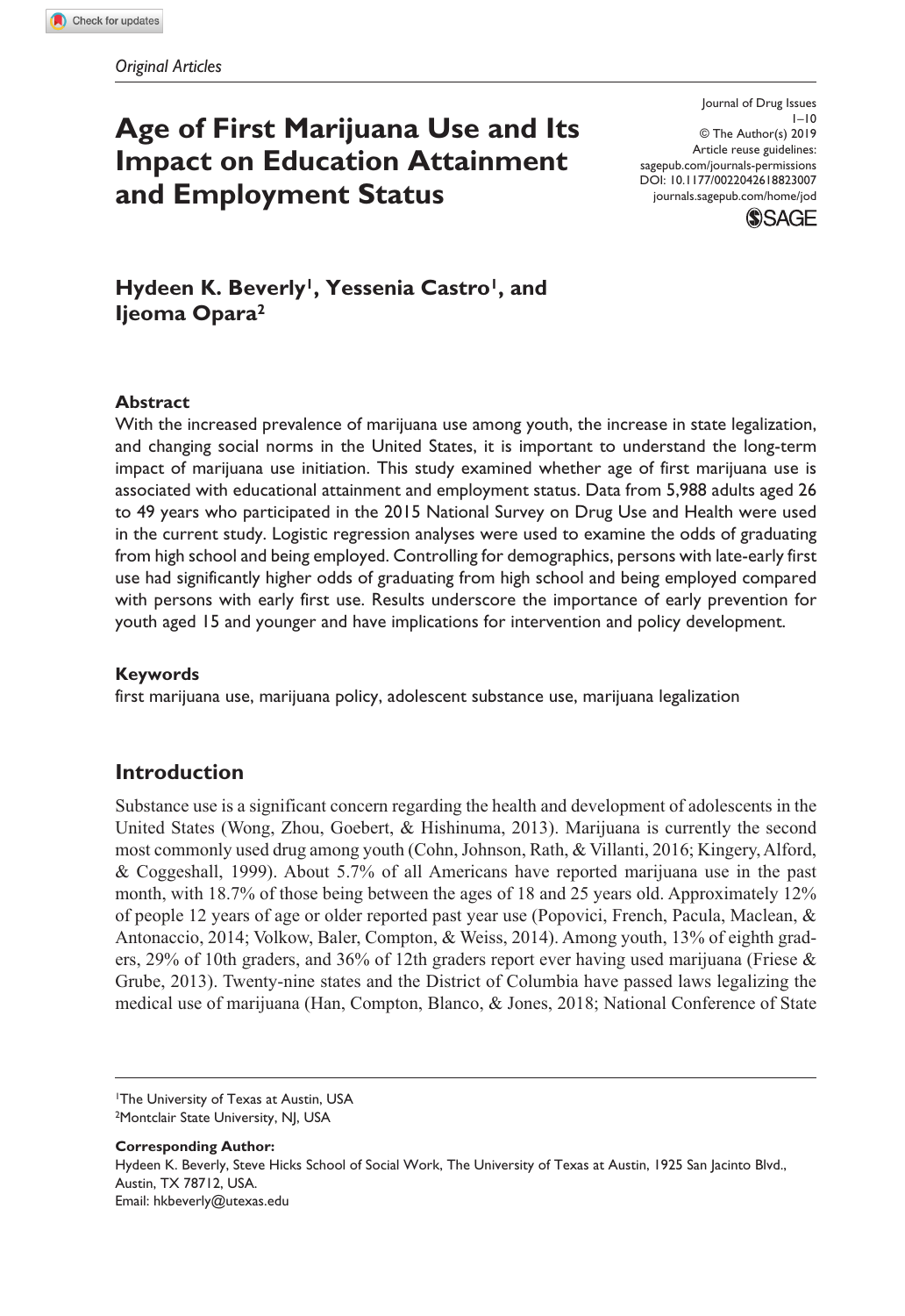Legislatures, 2017), and eight states and the District of Columbia have legalized recreational marijuana use (Cerdá et al., 2017; McGinty, Niederdeppe, Heley, & Barry, 2017).

There are concerns about the potential effect of the recent wave of marijuana legalization on youth. According to recent studies, medical marijuana legalization does not appear to impact adolescent recreational use (Cerdá et al., 2017; Wall et al., 2016). However, limited evidence suggests that legalization of adult recreational use may be associated with increased adolescent recreational use (Cerdá et al., 2017; Rusby, Westling, Crowley, & Light, 2018), increases in intention to use among youth (Rusby et al., 2018), and decreases in perceived risk of negative consequences from marijuana use during early adolescence and mid-adolescence (Cerdá et al., 2017). Such findings further spur considerable debate on the adverse outcomes of marijuana use in adolescence. Although extant research has focused on the impact of legalization on youth marijuana use, little is known about the impact of marijuana use in adolescence on later life outcomes. With the continuous increase of states legalizing marijuana (Wall et al., 2016), and early evidence suggesting such laws impact risk perception, intention to use, and use of marijuana, more research is needed on the long-term impact of marijuana use in adolescence to inform marijuana-related interventions, education, and policies that will positively impact American youth.

## **Marijuana Use and Socioeconomic Outcomes**

Research has suggested that marijuana use in adolescence can have negative long-term effects on school completion (Fergusson, Horwood, & Beautrais, 2003; Homel, Thompson, & Leadbeater, 2014; McCaffrey, Liccardo Pacula, Han, & Ellickson, 2010; Ryan, 2010; Silins et al., 2014; Thompson, Leadbeater, Ames, & Merrin, 2018; Van Ours & Williams, 2009). For example, studies of Canadian, Australian, and New Zealander youth have found that marijuana use in youth and young adulthood is associated with lower likelihood of secondary and postsecondary school completion, and enrollment in postsecondary education (Fergusson et al., 2003; Homel et al., 2014; Silins et al., 2014; Thompson et al., 2018; Van Ours & Williams, 2009). The few studies that have been conducted in the United States corroborate international studies' findings (McCaffrey et al., 2010; Ryan, 2010), but only one study uses a nationally representative sample (Ryan, 2010).

Less attention has been given to long-term influences of marijuana use in youth and later employment as an outcome. Lee, Brook, Finch, and Brook (2015) examined associations between trajectories of marijuana use from age 14 to 36 and their association with unemployment at age 36. The study found that persons classified by their trajectories as "chronic users" and "late quitters" were at greatest risk of being unemployed at age 36 (Lee et al., 2015). These associations persisted to age 43 (Zhang, Brook, Leukefeld, & Brook, 2016). Hara, Huang, Weiss, and Hser (2013) studied the influence of marijuana use in young adulthood on later trajectories of employment and found that having used marijuana by age 23 was associated with fewer weeks of employment per year over time.

Studies on marijuana use and socioeconomic outcomes have indicated that having used marijuana in youth and young adulthood, as well as the frequency of use, is associated with negative educational and employment outcomes concurrently and later in life. However, studies on educational attainment are limited in that most were conducted outside of the United States, and so, results may not be generalized to the unique sociocultural experiences of youth in the United States. In addition, some studies did not differentiate marijuana use in adolescents from adults and young adults who may each have distinct social, interpersonal, and societal experience that influence marijuana use and later socioeconomic outcomes, and therefore, each should be studied separately. Finally, all studies compared persons who used marijuana with persons who did not use. However, it is equally important to understand the timing of first use among those who used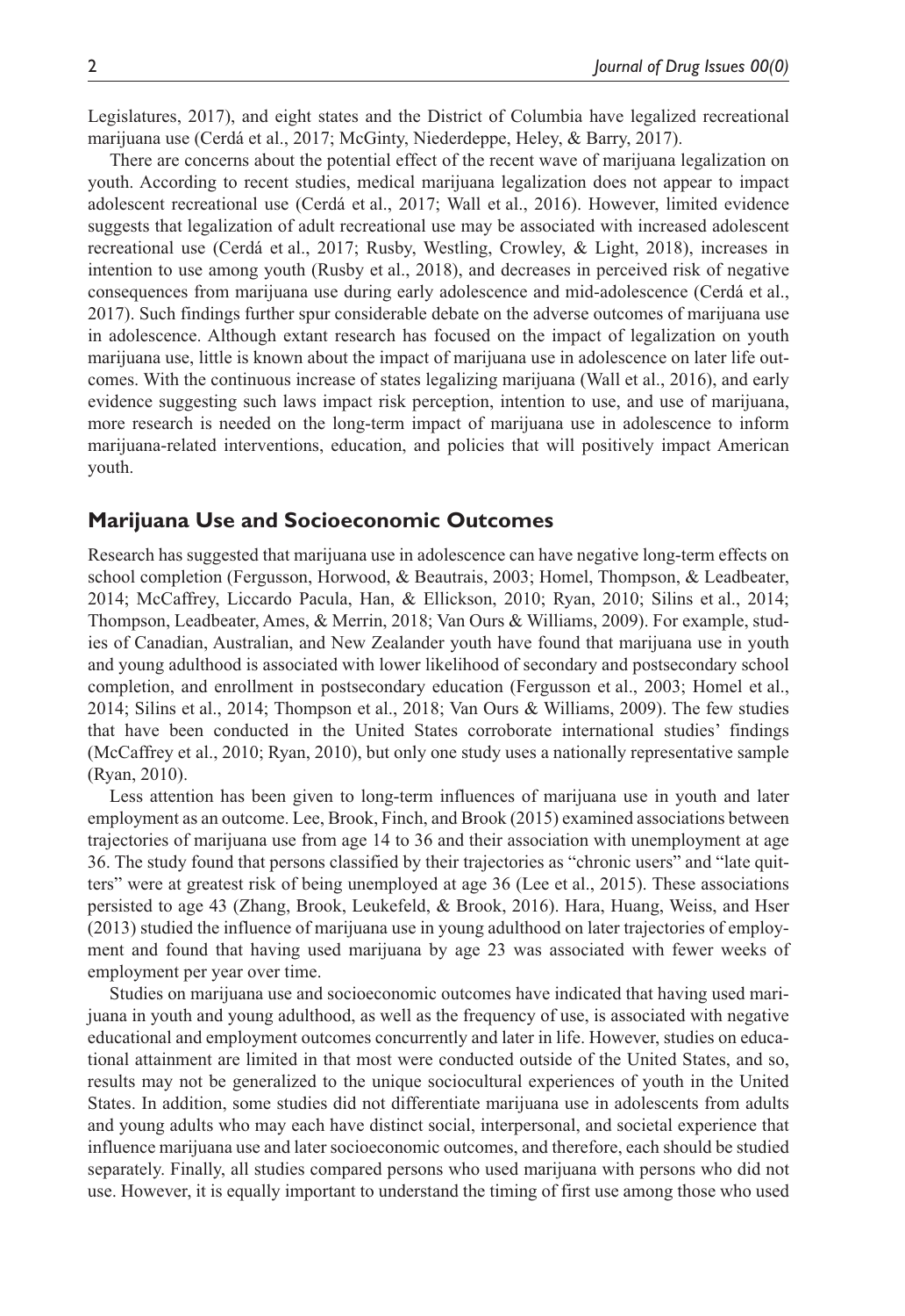marijuana in adolescence, as age of initiation has been associated with numerous factors that could influence long-term socioeconomic outcomes, such as increased likelihood of substance use disorder (Volkow et al., 2014) and cognitive impairment (Levine, Clemenza, Rynn, & Lieberman, 2017), and mental health problems (Marmorstein & Iacono, 2011).

## **The Current Study**

The current study examines the relationship of age at first use with educational attainment and employment status among adults who reported ever using marijuana before the age of 18. This study aims to (a) specifically explore the impact of first marijuana use on a representative sample of youth in the United States and (b) exclusively examine persons who have used marijuana only, and focus on use initiation in adolescence. With the changes in legalization status of medical and recreational marijuana use, this study contributes to the debate on the impact of adolescent marijuana use on life course outcomes. Considering the current research literature, we hypothesized that individuals who reported first marijuana use at a younger age (12-14 years old) will have decreased odds of graduating from high school and being employed compared with those who reported first use later in adolescents (15-17 years old).

## **Method**

This study analyzed data from the 2015 National Survey on Drug Use and Health (NSDUH). The NSDUH is maintained and distributed by the National Addiction & HIV Data Archive Program (NAHDAP). It was designed to measure the patterns of drug use in the United States among the noninstitutionalized population (including civilians on military bases) of individuals aged 12 and older. The NSDUH used multistage probability sampling to gather data in all 50 states and the District of Columbia. The public use sample size for the 2015 NSDUH is 57,146 with a response rate of 81.9%, and a weighted interview response rate for the computer-assisted interviewing (CAI) was 71.2%.(Center for Behavioral Health Statistics and Quality, 2016) The current study utilized data from a subsample of individuals between the ages of 26 and 49 years, inclusive, at the time of the survey who reported first marijuana use before age 18 (*n* = 5,988). The Institutional Review Board at The University of Texas at Austin approved all study protocols.

## *Measures*

*Demographics.* Sociodemographic variables used were race/ethnicity (White, Black/African American, Hispanic, and Other, which included American Indian/Alaska Native; Native Hawaiian/Pacific Islander; Asian) and gender (male or female).

*Age when first used marijuana/hashish.* The NSDUH asked individuals "How old were you the first time you used marijuana or hashish?" Responses to this question were used to identify the subsample of individuals who reported first marijuana use between the ages of 12 and 17. Among those persons, this study examined two groups; those who reported first use of marijuana between the ages of 12 and 14 (early first use), and those who reported first use between the ages of 15 and 17 (late-early first use). There is no standard cutoff for early first use of marijuana (Poudel  $\&$ Gautam, 2017). The Substance Abuse and Mental Health Services Administration (SAMHSA) suggests that marijuana use before age 18 is a critical risk period that is associated with future dependence and abuse, and separates early initial use as ages 12 to 14 and late-early initial use as ages 15 to 17 (SAMHSA, 2014).

*Educational attainment.* Educational attainment was measured with participants' self-report of highest grade or year of school completed (less than high school, high school/General Education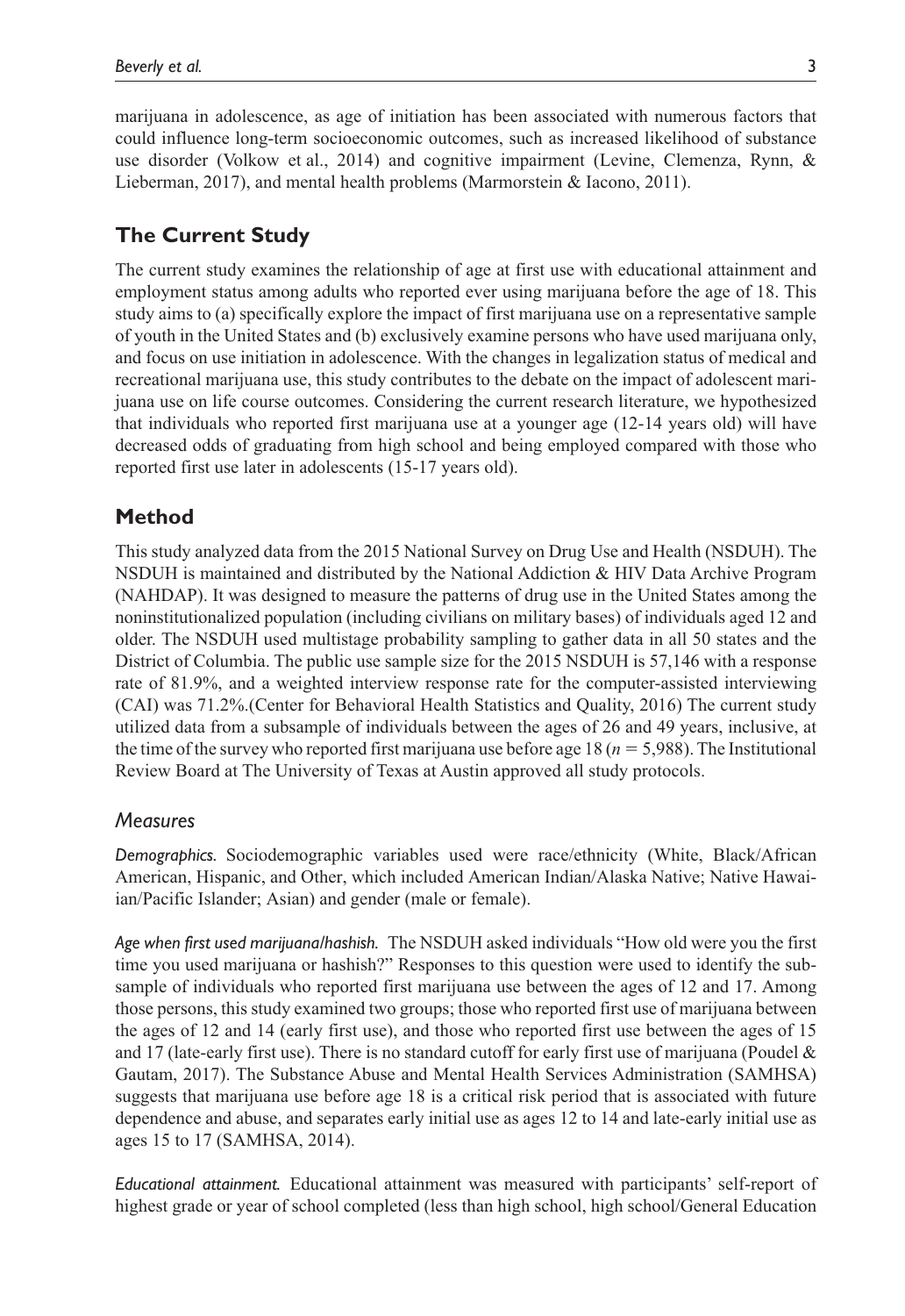|                         | Early first use (ages 12-14,<br>$n = 1,961$ | Late-early first use (ages 15-17,<br>$n = 4,027$ |  |
|-------------------------|---------------------------------------------|--------------------------------------------------|--|
|                         | M or proportion                             | M or proportion                                  |  |
|                         | (95% confidence interval)                   | (95% confidence interval)                        |  |
| Race                    |                                             |                                                  |  |
| White                   | 70.3 [67.4, 73.3]                           | 73.1 [71.5, 74.6]                                |  |
| <b>Black</b>            | $10.7$ [9, 12.3]                            | 10.9 [9.5, 12.2]                                 |  |
| Hispanic                | $13.7$ [11.4, 16.1]                         | 11.8 [10.8, 12.9]                                |  |
| Other                   | $5.3$ [4.2, 6.3]                            | 4.2 $[3.6, 4.9]$                                 |  |
| Gender                  |                                             |                                                  |  |
| Male                    | 41.7 [39, 44]                               | 47.5 [45.2, 50]                                  |  |
| Female                  | 58.3 [55.6, 61]                             | 52.5 [50.2, 54.8]                                |  |
| High school diploma/GED |                                             |                                                  |  |
| Yes                     | 85.5 [83.5, 87.5]                           | 91.1 [90.1, 92]                                  |  |
| No                      | $14.5$ [12.5, 16.5]                         | $8.9$ [8, 9.9]                                   |  |
| Employed                |                                             |                                                  |  |
| Yes                     | 91.5 [90, 93.1]                             | 94.1 [93.2, 95]                                  |  |
| No                      | 8.5 [6.9, 10.1]                             | $5.9$ [5, 6.8]                                   |  |

**Table 1.** Descriptive Characteristics (*N* = 5,988).

Diploma (GED), 1-3 years of college, 4 or more years of college). This variable was dichotomized to represent persons who reported having at least a high school diploma/GED and persons who reported having less than a high school education.

*Employment status.* Employment status was measured in four categories in the NSDUH (employed full-time, part-time, unemployed, other/not in labor force). For this study, employment status was dichotomized to represent persons who were employed (full-time or part-time) and persons who were unemployed.

## *Data Analyses Plan*

Two logistic regression models were estimated using Mplus software program (v 7.4) to determine the relationship between age of first marijuana use (0 = early first use; 1 = late*-*early first use) and two outcomes of interest: (a) educational attainment ( $0 =$  no diploma/GED;  $1 =$ diploma/GED) and (b) employment status  $(0 = not$  employed;  $1 =$  employed). Race and gender were used as covariates. Race was represented as three dummy coded variables, wherein White individuals served as the reference group; gender was coded as 0 for female and 1 for male. Descriptive statistics, adjusted odds ratios (AOR), and predicted probabilities were calculated. All analysis incorporated weights to account for the complex sampling design of the NSDUH.

## **Results**

Descriptive characteristics are summarized in Table 1. There were 5,988 individuals who reported first marijuana use before age 18, with 32.2% reporting early first use and 67.8% reporting lateearly first use. In the group who reported early first use, 85.5% had a high school diploma or GED, 91.4% were employed full-time or part-time, 70.3% were White, and 41.7% were male. Of the group who reported late-early first use, 91.1% had a high school diploma or GED, 94.1% were employed, 73.1% were White, and 47.5% were male.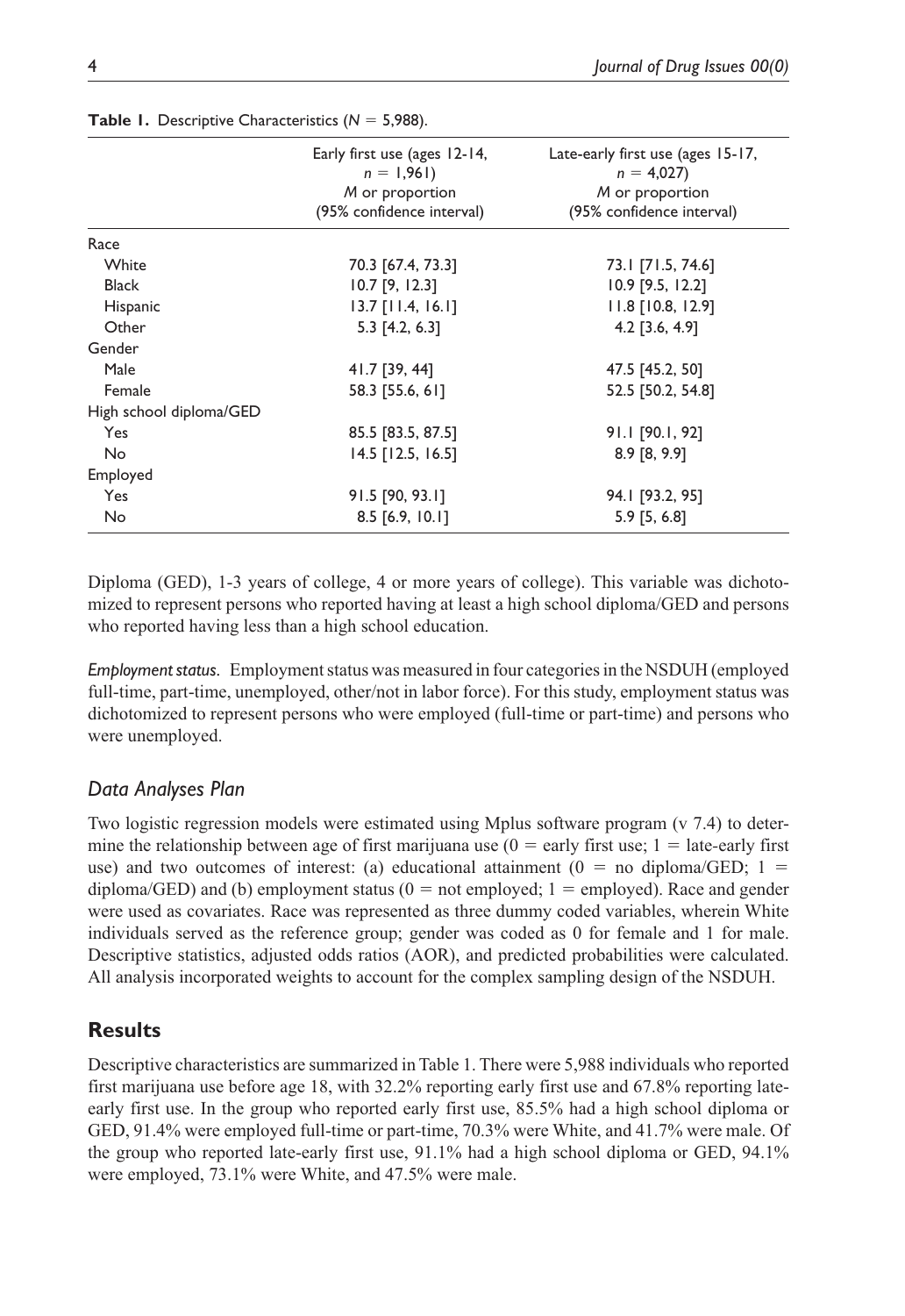|                  | Unstandardized estimate | Adjusted odds ratio | 95% confidence interval |
|------------------|-------------------------|---------------------|-------------------------|
| Age at first use | $0.51**$                | 1.67                | [1.33, 2.10]            |
| <b>Black</b>     | $-0.82***$              | 0.44                | [0.33, .60]             |
| Hispanic         | $-0.74***$              | 0.48                | [0.35, .64]             |
| Others           | 0.30                    | 1.35                | [0.83, 2.19]            |
| Gender           | $0.60***$               | 1.82                | [1.46, 2.27]            |

**Table 2.** Logistic Regression: Educational Attainment (*n* = 5,988).

 $^{**}p < 0.01$ . \*\*\* $p < 0.001$ .

**Table 3.** Logistic Regression: Employment Status (*n* = 5,049).

|                  | Unstandardized estimate | Adjusted odds ratio | 95% confidence interval |
|------------------|-------------------------|---------------------|-------------------------|
| Age at first use | $0.37**$                | 1.45                | [1.12, 1.86]            |
| <b>Black</b>     | $-1.13***$              | 0.32                | [0.22, 0.48]            |
| Hispanic         | $-0.33$                 | 0.72                | [0.43, 1.20]            |
| <b>Others</b>    | $-0.37$                 | 0.69                | [0.38, 1.26]            |
| Gender           | $0.32*$                 | 1.38                | [1.04, 1.83]            |

 $*_{p}$  < .05.  $*_{p}$  < .01.  $*_{p}$  < .001.

## *Educational Attainment*

Table 2 summarizes the results of a logistic regression model wherein educational attainment was regressed on age at first use, race, and gender. Age at first use, race/ethnicity, and gender were significantly associated with education attainment. Controlling for sociodemographics, individuals who reported late-early first use of marijuana had 1.67 times (95% confidence interval  $\text{[CI]} = [1.33, 2.10]$  the odds of graduating from high school compared with those who reported early first use. Those who endorsed early first use had a 92% probability of graduating from high school, whereas those who endorsed late-early first use had a 95% probability of graduating from high school. Being Black was associated with 56% lower odds ( $AOR = 0.44$ ; 95% CI =  $[0.33, 0.60]$  and being Hispanic was associated with 52% lower odds (AOR = 0.48; 95% CI =  $[0.35, 0.64]$  of having graduated from high school compared with Whites. Women had about twice the odds of graduating from high school compared with men  $(AOR =$ 1.8;  $95\%$  CI = [1.46, 2.27]).

#### *Employment Status*

Table 3 summarizes the results of the logistic regression model wherein employment status was regressed on age at first use, race, and gender. Age at first use, being Black, and gender were significantly associated with employment status. Controlling for sociodemographics, individuals who reported late-early first use of marijuana had 1.45 times (95% CI =  $[1.12, 1.86]$ ) the odds of being employed compared with those who reported early first use. Those who endorsed early first use had a 94% probability of being employed, whereas those who endorsed late-early first use had a 96% probability of being employed. Race/ethnicity and gender status were significantly associated with employment status. Being Black was associated with 68% lower odds  $(AOR = 0.32; 95\% CI = [0.22, 0.48])$  of being employed compared with Whites. Women were 1.38 times (95% CI =  $[1.04, 1.83]$ ) more likely to report being employed than men.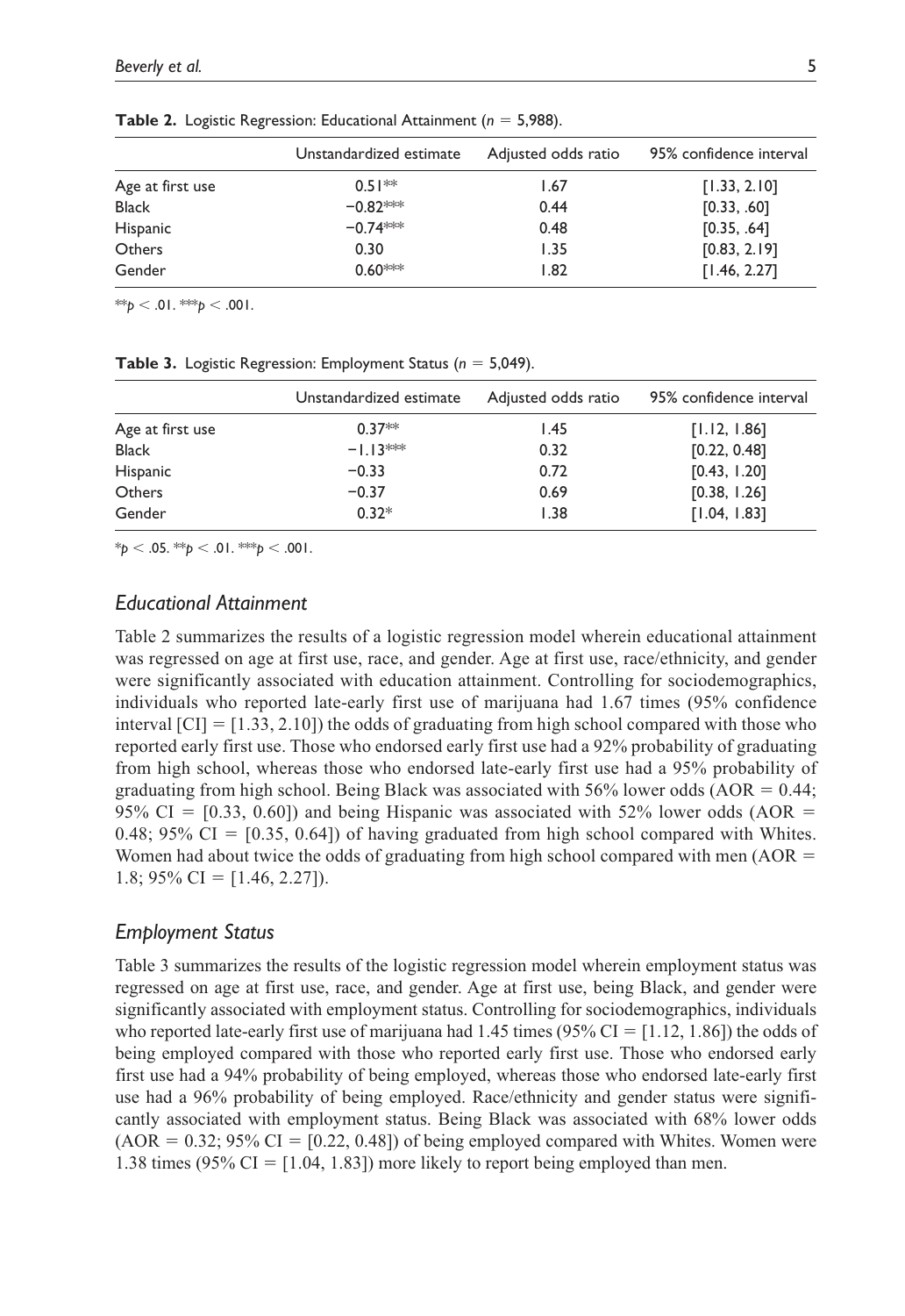## **Discussion**

Previous studies have shown that marijuana use in youth and early adulthood can impact socioeconomic outcomes (Homel et al., 2014; Silins et al., 2014), but less is known about how age at initiation of adolescent marijuana use impacts later employment and educational attainment. Current study findings regarding educational attainment were consistent with previous studies comparing persons who used marijuana in youth versus did not use marijuana in youth (Fergusson et al., 2003; McCaffrey et al., 2010; Silins et al., 2014; Van Ours & Williams, 2009). Among persons who used marijuana before the age of 18, those who first used marijuana between the ages of 15 and 17 were 45% more likely to complete high school compared with those who reported first using marijuana between the ages of 12 and 14. Age at first use of marijuana was significantly associated with current employment status. This finding is consistent with studies that have reported on the association between marijuana use in youth and employment status in adulthood (Lee et al., 2015; Zhang et al., 2016). Taking together the current study and previous work, it is possible that use of marijuana in adolescence, and the timing of first use, are important determinants of high school completion and employment status.

There are several pathways through which early marijuana use in youth can influence life course outcomes. The adolescent brain is more susceptible to the long-term effects of drug use, particularly for youth who report use between the ages of 12 and 14 (Gruber, Dahlgren, Sagar, Gönenç, & Lukas, 2014). Using marijuana at younger ages can increase the likelihood of substance use disorder (Volkow et al., 2014), and other studies have shown marijuana use predicts the use of alcohol and other illicit drugs (Tarter, Vanyukov, Kirisci, Reynolds, & Clark, 2006). Importantly, marijuana use in youth has a demonstrated impact on cognitive development and functioning (Jackson et al., 2016; Pope et al., 2003; Scott et al., 2018; Yanes et al., 2018). Any of these factors, either individually or cumulatively, could contribute to not completing high school and limiting employment opportunities. A possible explanation for the relationship between marijuana use and current employment can be as a result of the legality of marijuana possession and use by state. Individuals who use marijuana may have previously been arrested, thus leaving them with limited opportunities to gain employment in states where employers can discriminate against persons with a criminal conviction. In addition, individuals using marijuana may have a difficult time seeking employment from employers who require drug testing. This possibility can significantly limit employment prospects for marijuana users in adulthood.

Several statistically significant associations with the outcomes of interest were observed among the covariates used in the current study. Of particular note was that non-White persons were less likely to graduate high school or be currently employed compared with White persons. This underscores long-recognized structural and systemic issues such as discrimination and segregation in the United States against persons of color. Furthermore, these factors likely influence marijuana use, age of initiation, and socioeconomic outcomes and the relationships among these variables. For example, racial disparities in health care practices, including access to treatment and prevention interventions, impact life course outcomes (Lewis, Hoffman, Garcia, & Nixon, 2018). Although White individuals are more likely to initiate marijuana earlier, they are just as likely to enter treatment earlier compared with racial/ethnic youth, who are more likely to continue use because of limited access to interventions (Lewis et al., 2018; Wu, Temple, Shokar, Nguyen-Oghalai, & Grady, 2010). Similarly, many studies suggest that perceived discrimination is associated with increased risk of substance use for racial/ethnic youth leading to greater substance use–related consequences later in life (Broman, 2016; Rose et al., 2018; Sanders-Phillips et al., 2014).

The current study underscores the need for substance use prevention programs in early adolescence. Clinicians should be well equipped to work with early- and pre-adolescents and be able to identify risk factors that can lead to substance abuse at a later age. To that end, studies that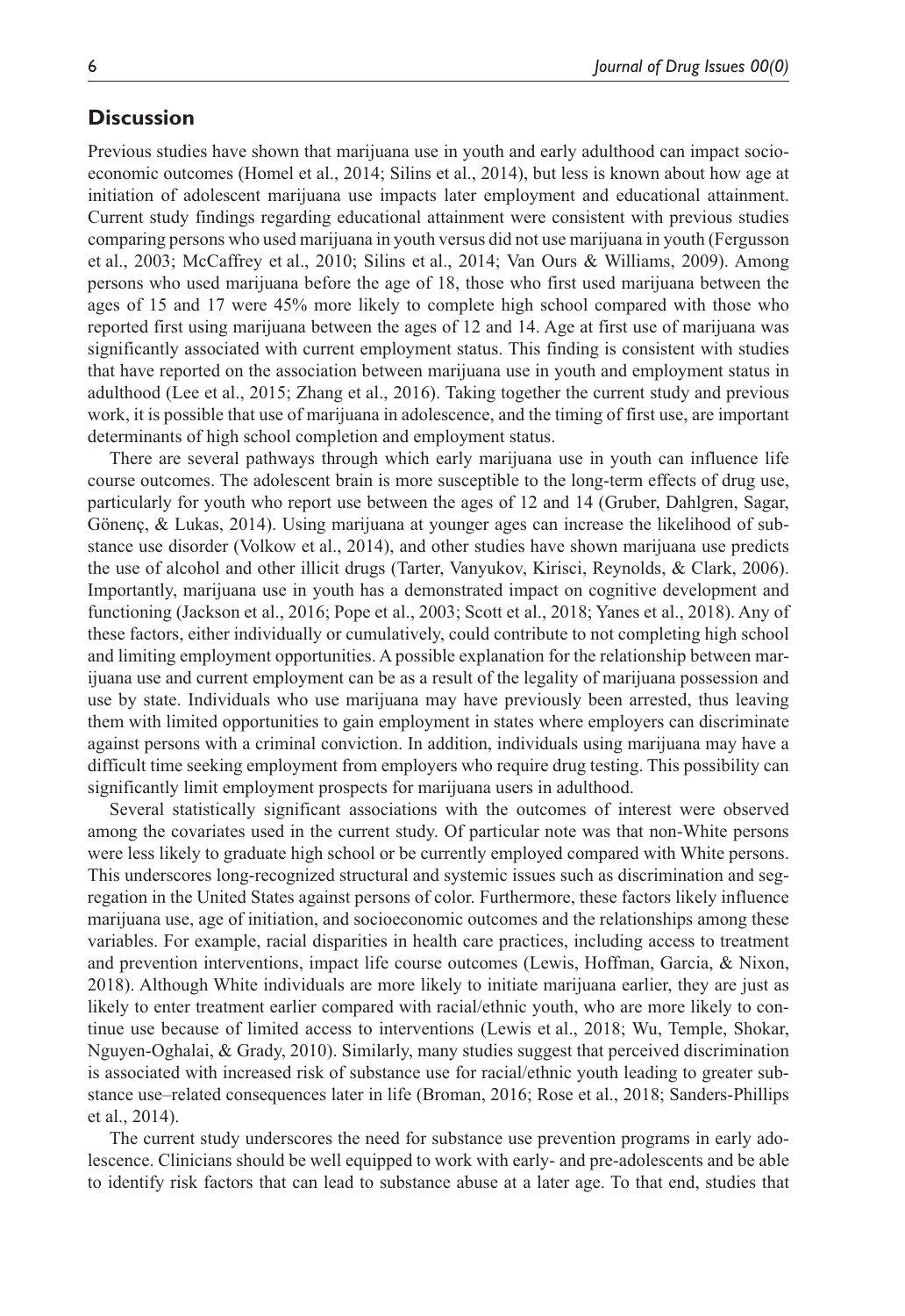identify risk factors for early use (vs. late-early) among adolescents are necessary to both identify targets of interventions and priority populations at risk of early marijuana use. Although the current study cannot speak to determinants of early versus late-early use, there exists a general consensus that a holistic approach to substance use treatment and prevention is necessary (Akinola, Kuo, Oswald, & Obisesan, 2017; More et al., 2017). Considering other environmental contextual variables (e.g., neighborhood, income, school environment) is an essential next step toward determining a causal relationship between early first marijuana use and life course outcomes.

The person-in-environment (PIE) system is designed to identify relationships between individuals, environment, and components of development that impact social functioning, mental health, and physical health (Karls, O'Keefe, & Roberts, 2008). A PIE framework underscores the dynamic interactions between systems that are necessary to holistically serve those impacted by substance use (Greene, 1999). Moreover, PIE expands the knowledge base that enhances understanding of multiple ecological stressors that may lead to first marijuana use. To effectively intervene on the detrimental outcomes of first marijuana use, researchers and clinicians must focus on ecological influences that are present prior to use, instead of simply focusing on marijuana use itself.

Few studies have examined environmental factors and their association with marijuana use among youth, but such factors may present unique opportunities to facilitate not only prevention but also empowerment. There are individual, family, and environmental factors that may contribute to how early marijuana use impacts adolescent development (Cheetham & Lubman, 2016). For example, studies suggest that boys living in underresourced, low-income neighborhoods with a greater proportion of abandoned properties in childhood were at increased risk of marijuana use in young adulthood (Kogan, Cho, Brody, & Beach, 2017; Tarter et al., 2009). Similarly, it is essential for researchers to examine other health, economic, and environmental factors, including subclinical mental health symptoms or negative employment experiences, that impact youth development and adult outcomes (Bechtold, Hipwell, Lewis, Loeber, & Pardini, 2016; Hara et al., 2013), thus acknowledging the reverse causal association between marijuana use and outcomes (Bechtold et al., 2016; Hara et al., 2013). The concept of reverse causality has been used to examine bidirectional pathways, which encourages researchers to consider the direction of the causal relationship between variables (Fergusson, Horwood,  $\&$ Ridder, 2005). Community-oriented practitioners such as mental health professionals are in a unique position to contribute to marijuana use prevention through community advocacy efforts and community mobilizing with youth, whose voices are traditionally not heard or utilized in research or policy formation.

The current study has some limitations. Data used in this study are self-reported and individuals may under report behaviors that may be stigmatizing such as marijuana use during childhood (Fendrich & Johnson, 2005). Data used regarding marijuana use in adolescence were collected retrospectively; a longitudinal study would be able to provide a more robust test of causal relationships. In addition, the current study focused on sociodemographic variables which often measure broader constructs too narrowly, or merely proxies for more important social determinants. Mixed method approaches would be an ideal means by which to gather additional in-depth information on the context surrounding marijuana use initiation and socioeconomic outcomes of study participants.

#### **Authors' Note**

The first author presented a poster of preliminary findings of this research at the 22nd Annual Conference of the Society for Social Work and Research (SSWR) held in Washington, DC, January 10-14, 2018, titled "Early First Onset Marijuana Use and Its Impact on Education Attainment and Employment Status."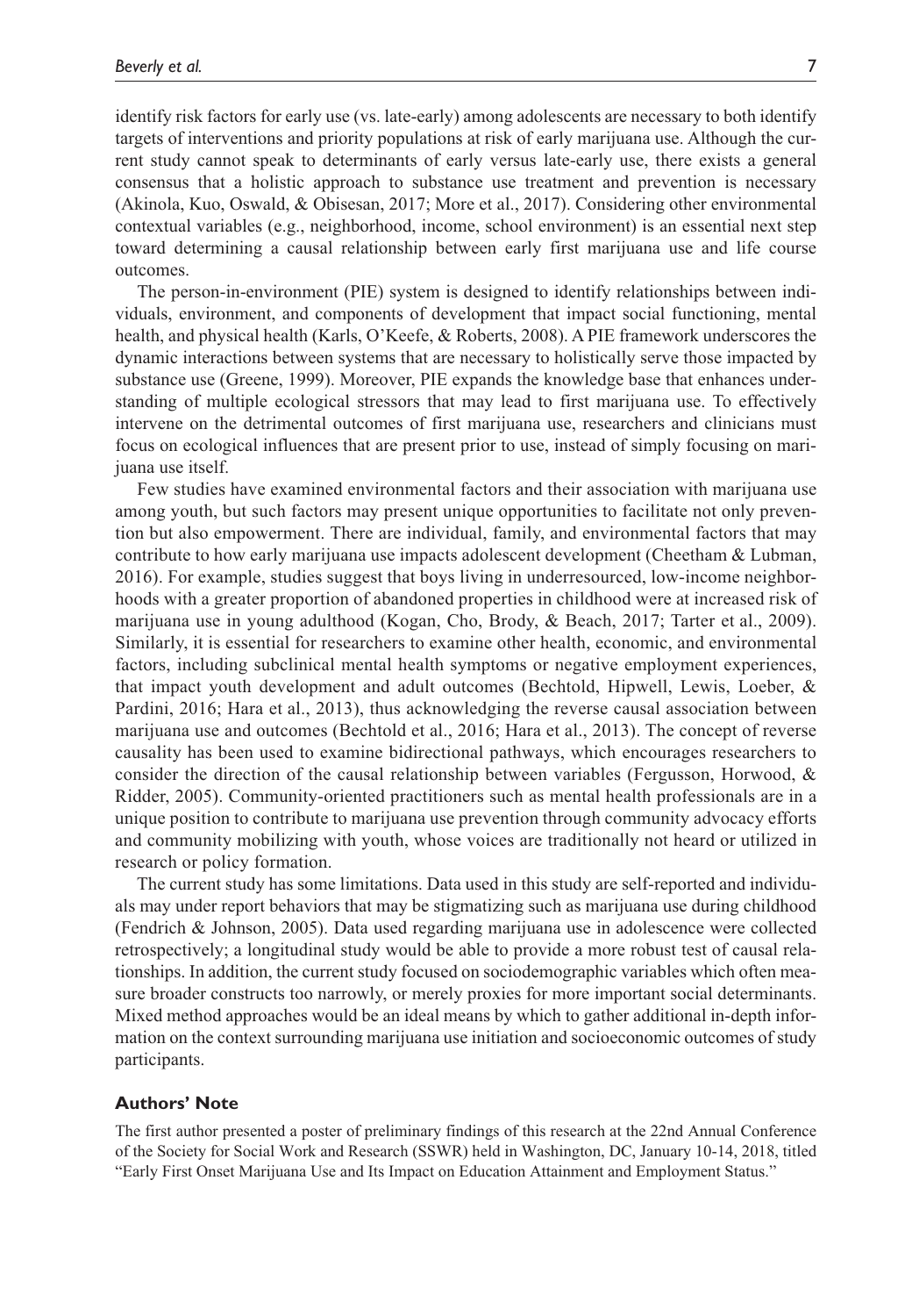#### **Declaration of Conflicting Interests**

The author(s) declared no potential conflicts of interest with respect to the research, authorship, and/or publication of this article.

#### **Funding**

The author(s) disclosed receipt of the following financial support for the research, authorship, and/or publication of this article: The third author was supported as a predoctoral fellow in the Behavioral Sciences Training in Drug Abuse Research program with funding from the National Institute on Drug Abuse T 32 Training Grant (5T32 DA07233).

#### **References**

- Akinola, O., Kuo, W.-H., Oswald, J., & Obisesan, O. (2017). Regional variation in attitude of mental health professionals towards tackling illicit drug-use and drug-related disorders. *International Journal of Public Health Science*, *6*, 172-182. doi:10.11591/ijphs.v6i2.6574
- Bechtold, J., Hipwell, A., Lewis, D. A., Loeber, R., & Pardini, D. (2016). Concurrent and sustained cumulative effects of adolescent marijuana use on subclinical psychotic symptoms. *American Journal of Psychiatry*, *173*, 781-789.
- Broman, C. L. (2016). The stress of discrimination: A possible influence on drug use trajectory? In Y. F. Thomas & L. N. Price (Eds.), *Drug use trajectories among minority youth* (pp. 85-104). Dordrecht: Springer.
- Center for Behavioral Health Statistics and Quality. (2016). *2015 national survey on drug use and health public use file codebook*. Rockville, MD: Substance Abuse and Mental Health Services Administration.
- Cerdá, M., Wall, M., Feng, T., Keyes, K. M., Sarvet, A., Schulenberg, J., . . . Hasin, D. S. (2017). Association of state recreational marijuana laws with adolescent marijuana use. *JAMA Pediatrics*, *171*, 142-149.
- Cheetham, A., & Lubman, D. I. (2016). Commentary on Salom et al. (2016): Early onset substance use—A key target for prevention and early intervention. *Addiction*, *111*, 165-166.
- Cohn, A. M., Johnson, A. L., Rath, J. M., & Villanti, A. C. (2016). Patterns of the co-use of alcohol, marijuana, and emerging tobacco products in a national sample of young adults. *The American Journal on Addictions*, *25*, 634-640.
- Fendrich, M., & Johnson, T. P. (2005). Race/ethnicity differences in the validity of self-reported drug use: Results from a household survey. *Journal of Urban Health*, *82*, iii67-iii81.
- Fergusson, D. M., Horwood, L. J., & Beautrais, A. L. (2003). Cannabis and educational achievement. *Addiction*, *98*, 1681-1692.
- Fergusson, D. M., Horwood, L. J., & Ridder, E. M. (2005). Tests of causal linkages between cannabis use and psychotic symptoms. *Addiction*, *100*, 354-366. doi:10.1111/j.1360-0443.2005.01001.x
- Friese, B., & Grube, J. W. (2013). Legalization of medical marijuana and marijuana use among youths. *Drugs: Education, Prevention and Policy*, *20*, 33-39.
- Greene, R. R. (1999). Human behavior theory, person-in-environment, and social work method. *Human Behavior Theory & Social Work Practice*, *2*, 1-30.
- Gruber, S. A., Dahlgren, M. K., Sagar, K. A., Gönenç, A., & Lukas, S. E. (2014). Worth the wait: Effects of age of onset of marijuana use on white matter and impulsivity. *Psychopharmacology*, *231*, 1455-1465.
- Han, B., Compton, W. M., Blanco, C., & Jones, C. M. (2018). Trends in and correlates of medical marijuana use among adults in the United States. *Drug and Alcohol Dependence*, *186*, 120-129.
- Hara, M., Huang, D. Y., Weiss, R. E., & Hser, Y.-I. (2013). Concurrent life-course trajectories of employment and marijuana-use: Exploring interdependence of longitudinal outcomes. *Journal of Substance Abuse Treatment*, *45*, 426-432.
- Homel, J., Thompson, K., & Leadbeater, B. (2014). Trajectories of marijuana use in youth ages 15–25: Implications for postsecondary education experiences. *Journal of Studies on Alcohol and Drugs*, *75*, 674-683.
- Jackson, N. J., Isen, J. D., Khoddam, R., Irons, D., Tuvblad, C., Iacono, W. G., . . . Baker, L. A. (2016). Impact of adolescent marijuana use on intelligence: Results from two longitudinal twin studies. *Proceedings of the National Academy of Sciences*, *113*, E500-E508.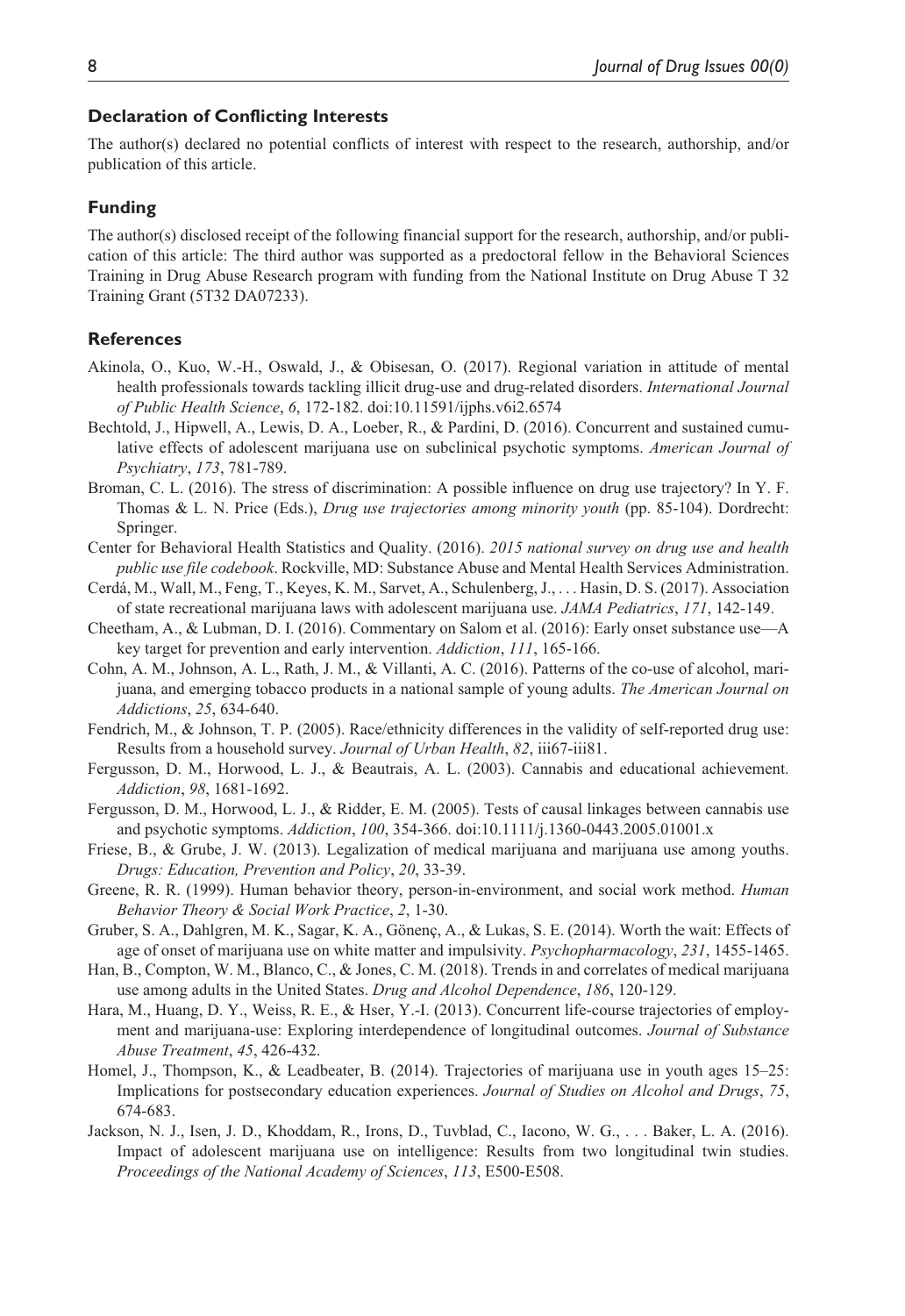- Karls, J. M., O'Keefe, M. E., & Roberts, A. R. (2008). Person-in-environment system. In A. R. Roberts (Ed.), *Social workers' desk reference* (pp. 371-376). New York, NY: Oxford University Press.
- Kingery, P. M., Alford, A. A., & Coggeshall, M. B. (1999). Marijuana use among youth epidemiologic evidence from the US and other nations. *School Psychology International*, *20*, 9-21.
- Kogan, S. M., Cho, J., Brody, G. H., & Beach, S. R. H. (2017). Pathways linking marijuana use to substance use problems among emerging adults: A prospective analysis of young Black men. *Addictive Behaviors*, *72*, 86-92. doi:10.1016/j.addbeh.2017.03.027
- Lee, J. Y., Brook, J. S., Finch, S. J., & Brook, D. W. (2015). Trajectories of marijuana use from adolescence to adulthood predicting unemployment in the mid 30s. *The American Journal on Addictions*, *24*, 452- 459.
- Levine, A., Clemenza, K., Rynn, M., & Lieberman, J. (2017). Evidence for the risks and consequences of adolescent cannabis exposure. *Journal of the American Academy of Child & Adolescent Psychiatry*, *56*, 214-225.
- Lewis, B., Hoffman, L., Garcia, C. C., & Nixon, S. J. (2018). Race and socioeconomic status in substance use progression and treatment entry. *Journal of Ethnicity in Substance Abuse*, *17*, 150-166.
- Marmorstein, N. R., & Iacono, W. G. (2011). Explaining associations between cannabis use disorders in adolescence and later major depression: A test of the psychosocial failure model. *Addictive Behaviors*, *36*, 773-776.
- McCaffrey, D. F., Liccardo Pacula, R., Han, B., & Ellickson, P. (2010). Marijuana use and high school dropout: The influence of unobservables. *Health Economics*, *19*, 1281-1299.
- McGinty, E. E., Niederdeppe, J., Heley, K., & Barry, C. L. (2017). Public perceptions of arguments supporting and opposing recreational marijuana legalization. *Preventive Medicine*, *99*, 80-86. doi:10.1016/j. ypmed.2017.01.024
- More, A., Jackson, B., Dimmock, J. A., Thornton, A. L., Colthart, A., & Furzer, B. J. (2017). Exercise in the treatment of youth substance use disorders: Review and recommendations. *Frontiers in Psychology*, *8*, Article 1839.
- National Conference of State Legislatures. (2017). *State medical marijuana laws*. Retrieved from http:// www.ncsl.org/research/health/state-medical-marijuana-laws.aspx#3
- Pope, H. G., Gruber, A. J., Hudson, J. I., Cohane, G., Huestis, M. A., & Yurgelun-Todd, D. (2003). Earlyonset cannabis use and cognitive deficits: What is the nature of the association? *Drug and Alcohol Dependence*, *69*, 303-310. doi:10.1016/S0376-8716(02)00334-4
- Popovici, I., French, M. T., Pacula, R. L., Maclean, J. C., & Antonaccio, O. (2014). Cannabis use and antisocial behavior among youth. *Sociological Inquiry*, *84*, 131-162.
- Poudel, A., & Gautam, S. (2017). Age of onset of substance use and psychosocial problems among individuals with substance use disorders. *BMC Psychiatry*, *17*(1), Article 10.
- Rose, S. W., Mayo, A., Ganz, O., Perreras, L., D'Silva, J., & Cohn, A. (2018). Perceived racial/ethnic discrimination, marketing, and substance use among young adults. *Journal of Ethnicity in Substance Abuse*, 1-20.
- Rusby, J. C., Westling, E., Crowley, R., & Light, J. M. (2018). Legalization of recreational marijuana and community sales policy in Oregon: Impact on adolescent willingness and intent to use, parent use, and adolescent use. *Psychology of Addictive Behaviors*, *32*, 84-92.
- Ryan, A. K. (2010). The lasting effects of marijuana use on educational attainment in midlife. *Substance Use & Misuse*, *45*, 554-597.
- Sanders-Phillips, K., Kliewer, W., Tirmazi, T., Nebbitt, V., Carter, T., & Key, H. (2014). Perceived racial discrimination, drug use, and psychological distress in African American youth: A pathway to child health disparities. *Journal of Social Issues*, *70*, 279-297.
- Scott, J. C., Slomiak, S. T., Jones, J. D., Rosen, A. F., Moore, T. M., & Gur, R. C. (2018). Association of cannabis with cognitive functioning in adolescents and young adults: A systematic review and metaanalysis. *JAMA Psychiatry*, *75*, 585-595.
- Silins, E., Horwood, L. J., Patton, G. C., Fergusson, D. M., Olsson, C. A., Hutchinson, D. M., . . . Mattick, R. P. (2014). Young adult sequelae of adolescent cannabis use: An integrative analysis. *The Lancet Psychiatry*, *1*, 286-293. doi:10.1016/S2215-0366(14)70307-4
- Substance Abuse and Mental Health Services Administration. (2014). *The TEDS Report: Age of substance use initiation among treatment admissions aged 18 to 30*. Rockville, MD: Center for Behavioral Health Statistics and Quality.